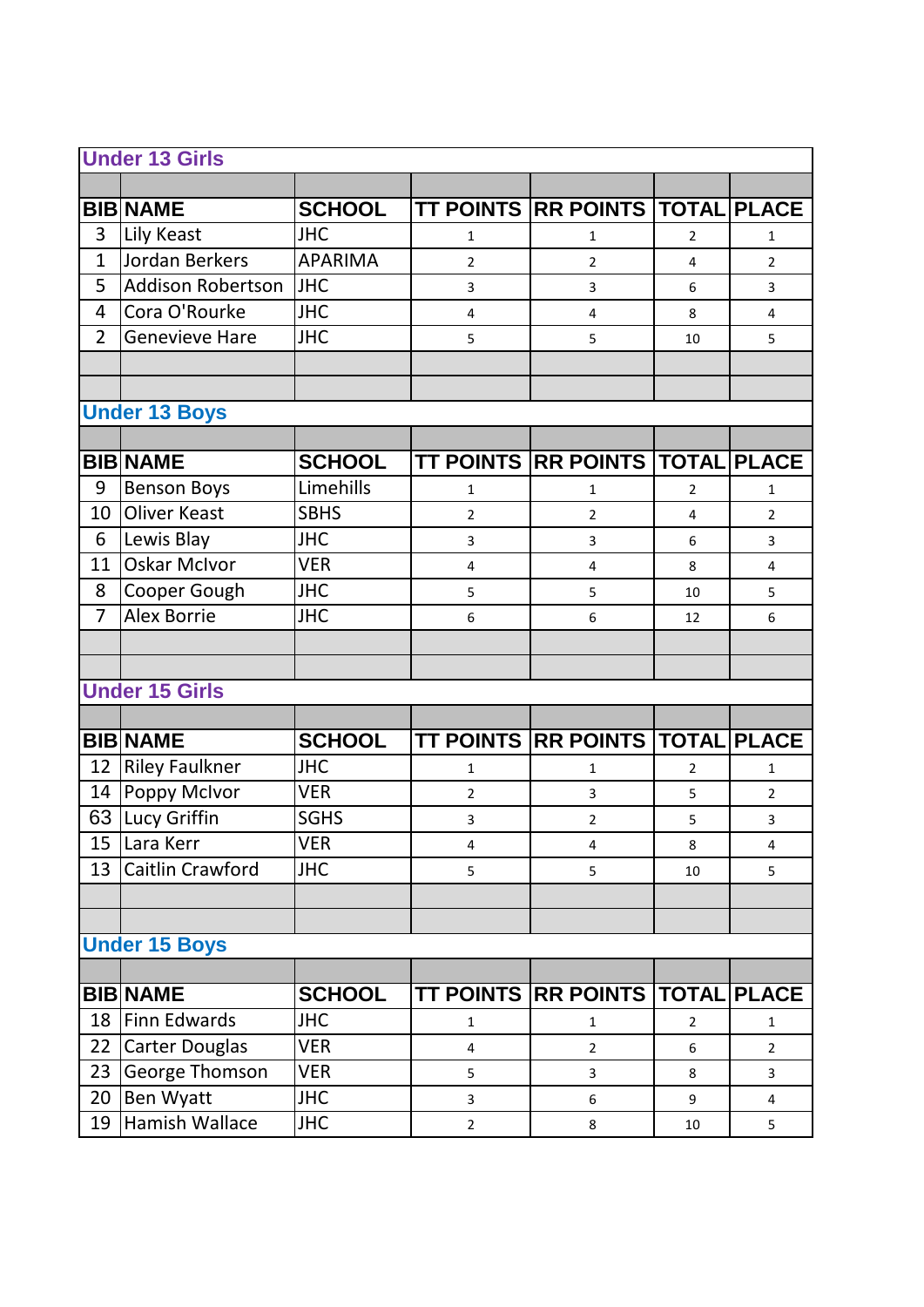| 16       | Jonathan Blyth                | <b>JHC</b>                 | 6                | 4                          | 10             | 6              |  |  |
|----------|-------------------------------|----------------------------|------------------|----------------------------|----------------|----------------|--|--|
| 21       | Lachlan Kelly                 | <b>VER</b>                 | $\overline{7}$   | 5                          | 12             | $\overline{7}$ |  |  |
| 24       | Jack Dennis                   | <b>VER</b>                 | 8                | 7                          | 15             | 8              |  |  |
| $+7$     | Zafir Terra Teodoro           | <b>HHE</b>                 | <b>DNS</b>       | <b>DNS</b>                 | <b>DNS</b>     | <b>DNS</b>     |  |  |
|          |                               |                            |                  |                            |                |                |  |  |
|          |                               |                            |                  |                            |                |                |  |  |
|          | <b>Under 17 Girls</b>         |                            |                  |                            |                |                |  |  |
|          |                               |                            |                  |                            |                |                |  |  |
|          | <b>BIBINAME</b>               | <b>SCHOOL</b>              |                  | <b>TT POINTS RR POINTS</b> | <b>TOTAL</b>   | <b>PLACE</b>   |  |  |
| 27       | Caitlin Kelly                 | <b>VER</b>                 | 1                | 1                          | $\overline{2}$ | 1              |  |  |
| 30       | <b>Ruby Bath</b>              | <b>JHC</b>                 | 2                | 2                          | 4              | $\overline{2}$ |  |  |
| 28       | Olivia McCabe                 | <b>VER</b>                 | 3                | 3                          | 6              | 3              |  |  |
| 26       | Lucy McHutchon                | <b>SGHS</b>                | 4                | 5                          | 9              | 4              |  |  |
| 29       | Bella Jubb                    | <b>JHC</b>                 | 5                | 4                          | 9              | 5.             |  |  |
| 25       | <b>Kate Russell</b>           | <b>HHE</b>                 | <b>DNS</b>       | <b>DNS</b>                 | <b>DNS</b>     | <b>DNS</b>     |  |  |
|          |                               |                            |                  |                            |                |                |  |  |
|          |                               |                            |                  |                            |                |                |  |  |
|          | <b>Under 17 Boys</b>          |                            |                  |                            |                |                |  |  |
|          |                               |                            |                  |                            |                |                |  |  |
|          | <b>BIB NAME</b>               | <b>SCHOOL</b>              |                  | <b>TT POINTS RR POINTS</b> | <b>TOTAL</b>   | <b>PLACE</b>   |  |  |
| 42       | James Gardner                 | <b>OBHS</b>                | 1                | 2                          | 3              | $\mathbf{1}$   |  |  |
| 37       | Marshall Erwood               | <b>JHC</b>                 | $\overline{2}$   | $\mathbf{1}$               | 3              | $\overline{2}$ |  |  |
| 40       | <b>Carter Guichard</b>        | Mt Aspiring                | 3                | $\overline{4}$             | $\overline{7}$ | 3              |  |  |
| 45       | Magnus Jamieson               | <b>SBHS</b>                | $\overline{4}$   | 3                          | $\overline{7}$ | $\overline{4}$ |  |  |
| 49       | <b>Tom Kerr</b>               | <b>VER</b>                 | $\overline{7}$   | 5                          | 12             | 5              |  |  |
| 38       | Kayne Borrie                  | <b>JHC</b>                 | 9                | 7                          | 16             | 6              |  |  |
| 36       | Hunter Thompson               | <b>JHC</b>                 | $\boldsymbol{6}$ | 11                         | 17             | $\overline{7}$ |  |  |
| 46       | Jesse Willis                  | <b>SBHS</b>                | 12               | 6                          |                | 8              |  |  |
| 32       |                               |                            |                  |                            | 18             |                |  |  |
|          | <b>Conrad Clark</b>           | <b>JHC</b>                 | 5                | 16                         | 21             | 9              |  |  |
| 61       | Liam Ramsay                   | <b>SBHS</b>                | 13               | 10                         | 23             | 10             |  |  |
| 33       | George Manson                 | <b>JHC</b>                 | 14               | 9                          | 23             | 11             |  |  |
| 48       | Frankie Thomson               | VER                        | 8                | 17                         | 25             | 12             |  |  |
| 51       | <b>Hadley Sheehy</b>          | VER                        | 15               | 12                         | 27             | 13             |  |  |
| 34       | <b>Jack McLeod</b>            | <b>JHC</b>                 | 19               | 8                          | 27             | 14             |  |  |
| 39       | <b>Hugo Sinclair</b>          | Mt Aspiring                | 10               | 19                         | 29             | 15             |  |  |
| 62       | <b>Tom Sides</b>              | Mt Aspiring                | 11               | 18                         | 29             | 16             |  |  |
| 44       | <b>Aubrey Page</b>            | <b>SBHS</b>                | 16               | 14                         | 30             | 17             |  |  |
| 43<br>41 | James Howard<br>Zavier Taylor | <b>OBHS</b><br>Mt Aspiring | 17               | 13                         | 30             | 18             |  |  |